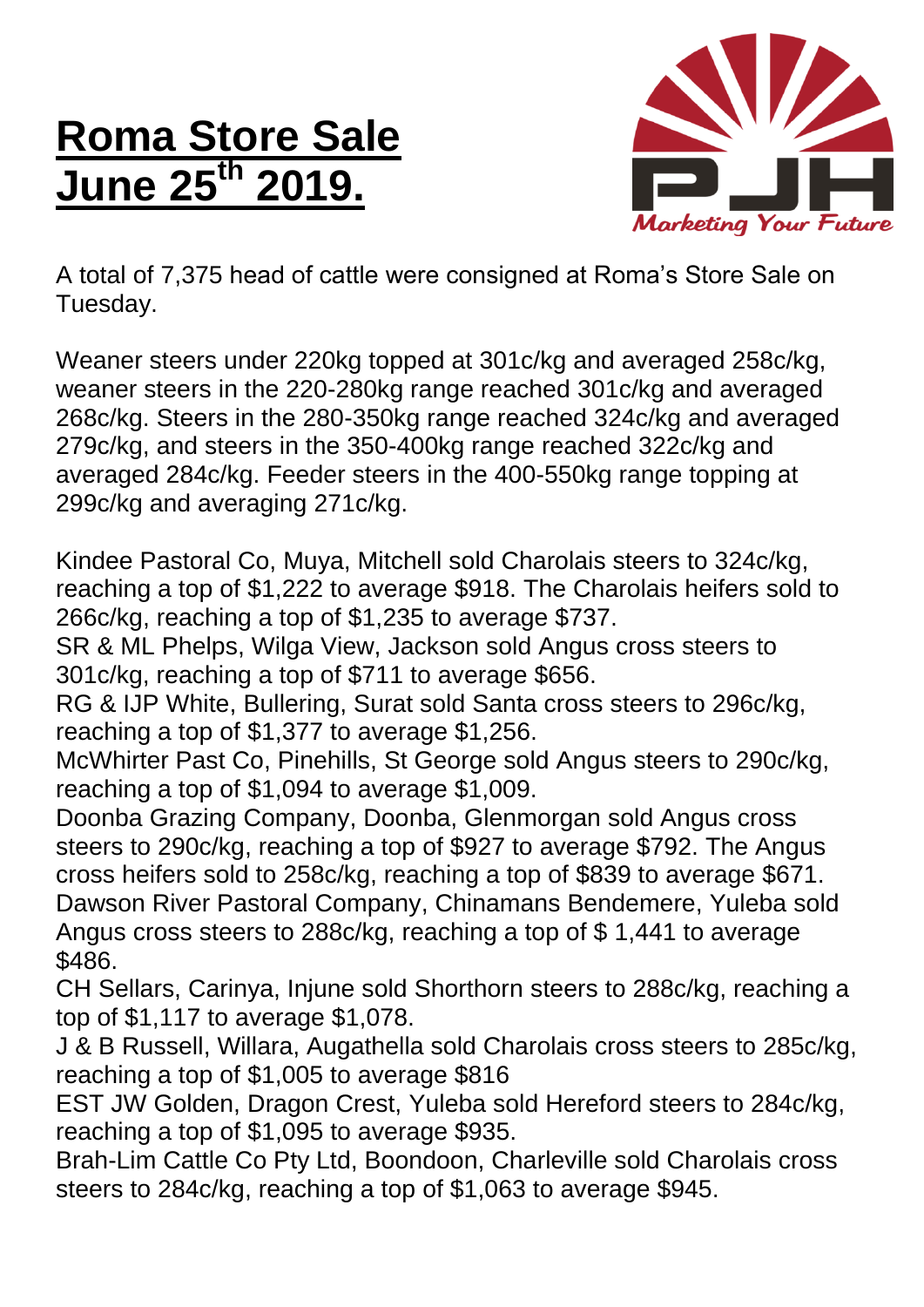RD & NJ Statham, Possession Creek, Mitchell sold Santa cross steers to 280c/kg, reaching a top of \$819 to average \$620. The Santa cross heifers sold to 235c/kg, reaching a top of \$596 to average \$489. Gall & Co Pty Ltd, Glebe, Taroom sold EU accredited Charolais cross steers to 276c/kg, reaching a top of \$870 to average \$628. The EU accredited Hereford cross heifers sold to 248c/kg, reaching a top of \$711 to average \$496.

Heifers under 220kg topped at 242c/kg and averaged 201c/kg, while heifers in the 220-280kg range topped at 262c/kg and averaged 228c/kg. Heifers in the 280-350kg range topped at 268c/kg, averaging 236c/kg. Heifers in the 350-450kg range topped at 268c/kg, averaging 228c/kg. M & MT Bright, Karoola Park, Roma sold Angus cross heifers to 266c/kg, reaching a top of \$1,264 to average \$718.

RJ & CL Anscombe, Mount Morris, Roma sold Droughtmaster cross heifers to 228c/kg, reaching a top of \$1,171 to average \$1,079. CFC Cattle Co Pty Ltd, Weranga, Dalby sold Santa cross heifers to 214c/kg, reaching a top of \$718 to average \$608.

Cows in the 300-400kg range reached 195c/kg and averaged 157c/kg, while cows in the 400kg-500kg range reached 229c/kg and averaged 182c/kg. Cows over 500kg topped at 223c/kg, averaging 204c/kg.

VJ & GL Packer & Sons Pty Ltd, Kurrajong, Roma sold Brahman cross cows to 221c/kg, reaching a top of \$1,226 to average \$1,030.

## *PJH sell 6 th position next week.*

*Please be aware that all cattle being sold must be accompanied by a National Cattle Health Declaration as well as NVD*